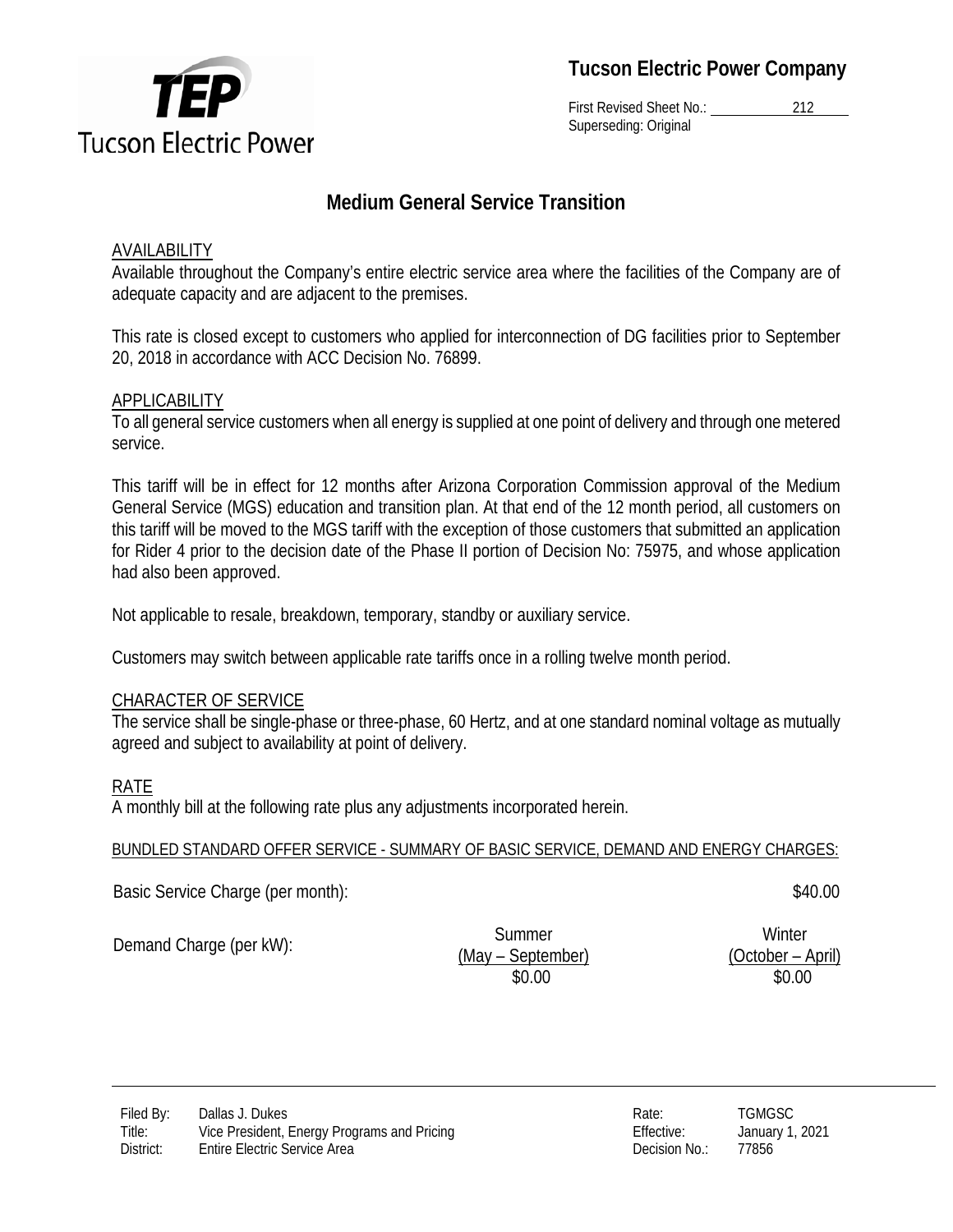

# **Tucson Electric Power Company**

First Revised Sheet No.: 212 - 1 Superseding: Original

**Summer** 

(May – September)

**Winter** (October – April)

Energy Charge (per kWh):  $$0.107801$   $$0.090781$ 

Energy Charge is a bundled charge that includes: Local Delivery-Energy (Local Delivery and/or Distribution exclusive of Transmission/Ancillaries), Generation Capacity, Fixed Must-Run, Transmission and Ancillary Services.

| Power Supply Charge (per kWh):                                                                                        | Summer            | Winter            |
|-----------------------------------------------------------------------------------------------------------------------|-------------------|-------------------|
|                                                                                                                       | (May – September) | (October – April) |
| <b>Base Power Supply</b>                                                                                              | \$0.031989        | \$0.029004        |
| The Power Supply Charge is the sum of the Base Power Supply Charge and the Purchased Power and Fuel Adjustment Clause |                   |                   |

(PPFAC), a per kWh adjustment in accordance with Rider-1-PPFAC. PPFAC reflects increases or decreases in the cost to the Company for energy either generated or purchased above or below the base cost per kWh sold.

# DIRECT ACCESS

A Customer's Direct Access bill will include all unbundled components except those services provided by a qualified third party. Those services may include Metering (Installation, Maintenance and/or Equipment), Meter Reading, Billing and Collection, Transmission and Generation. If any of these services are not available from a third party supplier and must be obtained from the Company, the rates for Unbundled Components set forth in this tariff will be applied to the customer's bill.

#### FOR DIRECT ACCESS: ARIZONA INDEPENDENT SCHEDULING ADMINISTRATOR (AZISA) CHARGE

A charge per kWh shall, subject to FERC authorization, be applied for costs associated with the implementation of the AZISA in Arizona.

# TEP STATEMENT OF CHARGES

For all additional charges and assessments approved by the Arizona Corporation Commission see the TEP Statement of Charges which is available on TEP's website at www.tep.com.

# TAX CLAUSE

To the charges computed under the above rate, including any adjustments, shall be added the applicable proportionate part of any taxes or governmental impositions which are or may in the future be assessed on the basis of gross revenues of the Company and/or the price or revenue from the electric energy or service sold and/or the volume of energy generated or purchased for sale and/or sold hereunder.

#### RULES AND REGULATIONS

The standard Rules and Regulations of the Company as on file with the Arizona Corporation Commission shall apply where not inconsistent with this rate.

# ADDITIONAL NOTES

Additional charges may be directly assigned to a Customer based on the type of facilities (e.g., metering) dedicated to the customer or pursuant to the customer's contract, if applicable. Additional or alternate Direct Access charges may be assessed pursuant to any Direct Access fee schedule authorized